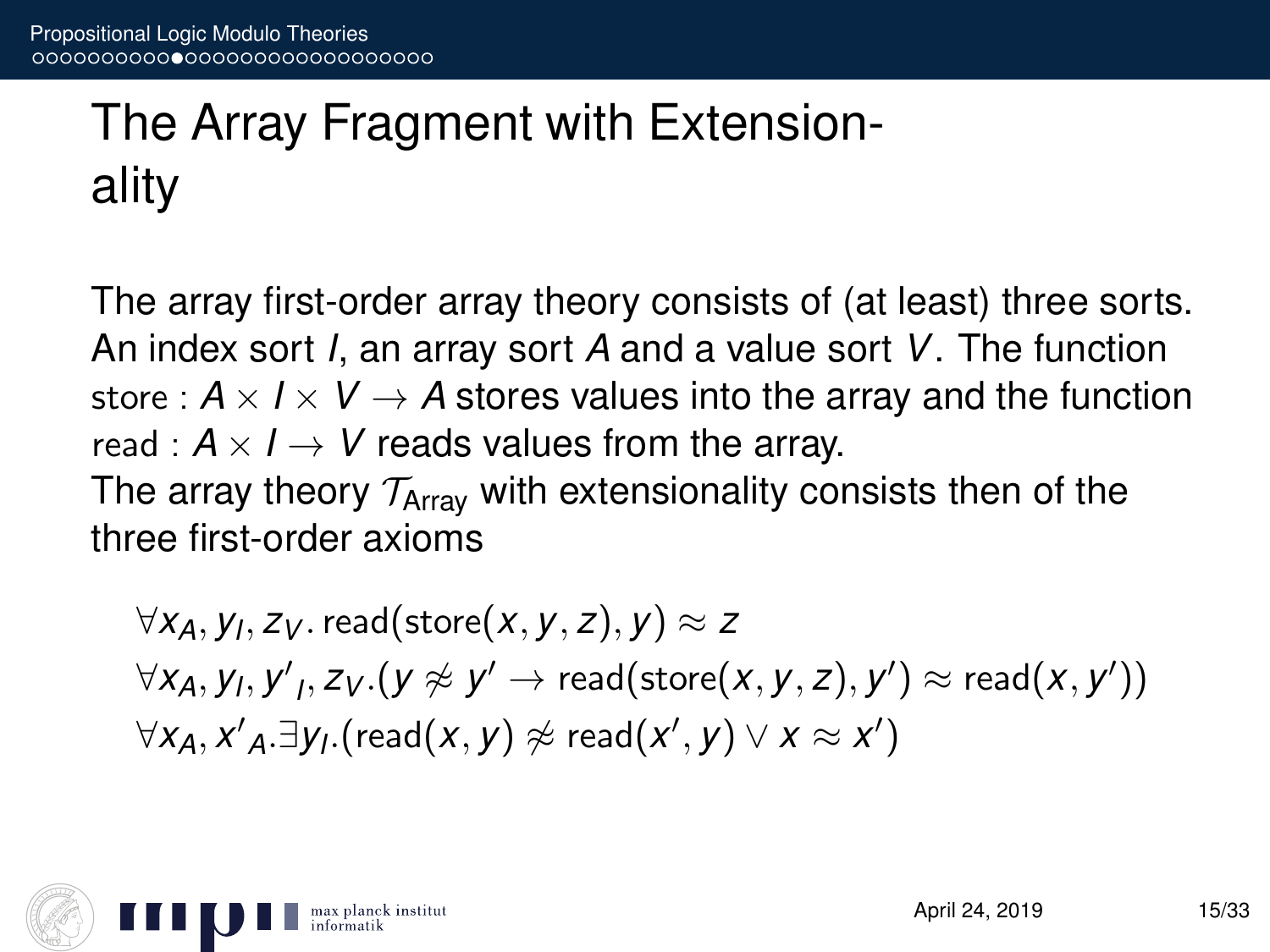Similar to the Flattening rule of congruence closure, we also assume here that by the introduction of new connstants of the appropriate sorts, there are no nested occurrences of read and store.

**FlattS**  $N[\text{store}(a, s, t)]_{p_1,...,p_k} \Rightarrow_{\text{AF}}$  $N[b/p_1, \ldots, p_k] \cup \{b \approx \text{store}(a, s, t)\}$ where *b* is fresh

**FlattR** N[read(*a*, *s*)]<sub>*p*1,...,*p*<sub>k</sub>  $\Rightarrow$  AF  $N[b/p_1, \ldots, p_k] \cup \{b \approx$  read(*a*, *s*)}</sub> where *b* is fresh

The Flattening rules are applied at most once to each term store(*a*, *s*, *t*) or read(*a*, *s*), respectively.